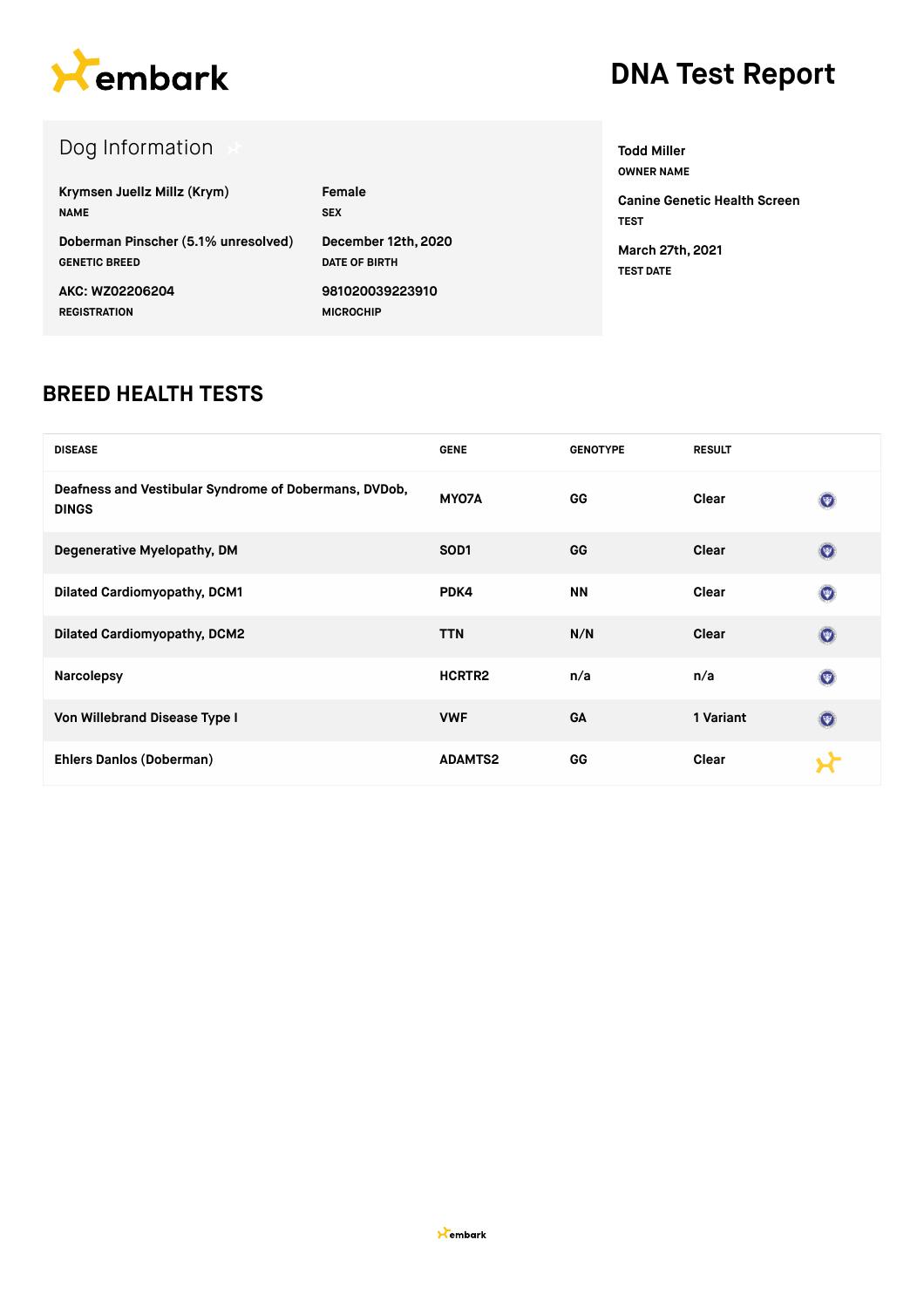

Dog Information

**Krymsen Juellz Millz (Krym) NAME**

#### **INBREEDING AND DIVERSITY**

| <b>Genetic Diversity</b>         | <b>RESULT</b>          |
|----------------------------------|------------------------|
| <b>Coefficient Of Inbreeding</b> | 26%                    |
| MHC Class II - DLA DRB1          | No<br><b>Diversity</b> |
| MHC Class II - DLA DQA1 and DQB1 | No<br><b>Diversity</b> |

**X**embark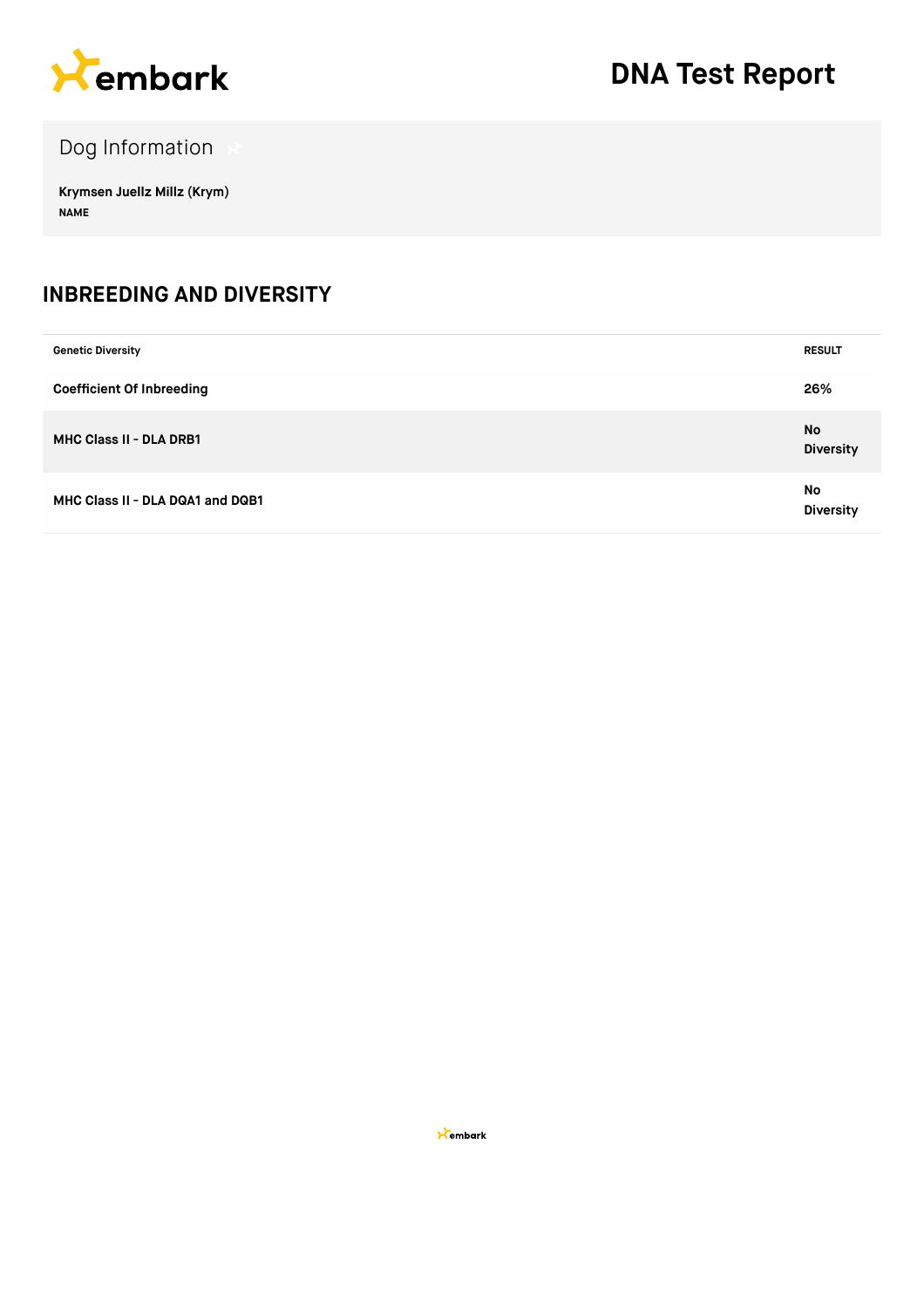

# **DNA Test Report**

### Dog Information

**Krymsen Juellz Millz (Krym) NAME**

### **TRAIT TESTS (1/2)**

| <b>Coat Color</b>                  |                                                          | <b>RESULT</b>                       |
|------------------------------------|----------------------------------------------------------|-------------------------------------|
| E Locus (MC1R)                     | Can have a melanistic mask                               | $E^mE$                              |
| K Locus (CBD103)                   | More likely to have a mostly solid black or brown coat   | $K_BK_A$                            |
| <b>Intensity Loci LINKAGE</b>      | No impact on coat pattern                                | Intermediate<br>Red<br>Pigmentation |
| A Locus (ASIP)                     | Not expressed                                            | $a^{\dagger}a^{\dagger}$            |
| D Locus (MLPH)                     | Dark areas of hair and skin are not lightened            | Dd                                  |
| Cocoa (HPS3)                       | No co alleles, not expressed                             | <b>NN</b>                           |
| <b>B Locus (TYRP1)</b>             | Brown hair and skin                                      | bb                                  |
| Saddle Tan (RALY)                  | Not expressed                                            | ΝI                                  |
| S Locus (MITF)                     | Likely to have little to no white in coat                | SS                                  |
| M Locus (PMEL)                     | No merle alleles                                         | mm                                  |
| R Locus (USH2A) LINKAGE            | Likely no impact on coat pattern                         | rr                                  |
| H Locus (Harlequin)                | No harlequin alleles                                     | hh                                  |
| <b>Other Coat Traits</b>           |                                                          | <b>RESULT</b>                       |
| <b>Furnishings (RSPO2) LINKAGE</b> | Likely unfurnished (no mustache, beard, and/or eyebrows) | Ш                                   |
| Coat Length (FGF5)                 | Likely short or mid-length coat                          | GG                                  |
| Shedding (MC5R)                    | Likely light to moderate shedding                        | ТT                                  |
| Hairlessness (FOXI3) LINKAGE       | Very unlikely to be hairless                             | <b>NN</b>                           |

**X**embark